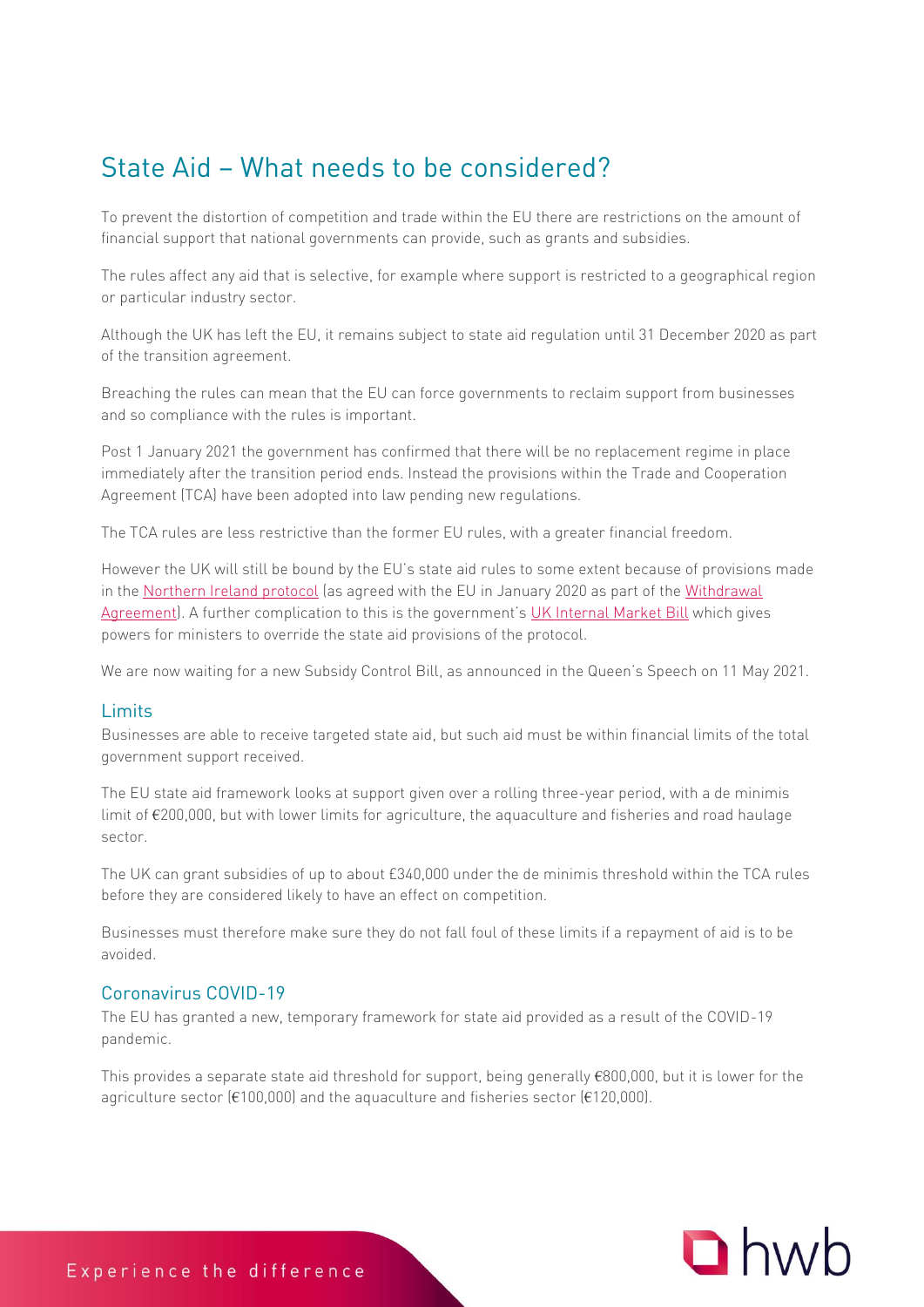This framework is in addition to standard state aid limits, such as those that apply to de minimis state aid.

The COVID-19 threshold is a one-off limit for particular targeted aid measures, intended to be made available over a shorter period of time, with aid being provided by 31 December 2020, although some forms of aid, such as loans, will continue for a period thereafter.

### What is State Aid?

State aid is briefly described at: <u>https://www.gov.uk/guidance/state-aid</u>, this links to longer guides <https://www.gov.uk/government/publications/state-aid-the-basics> and <https://www.gov.uk/government/publications/state-aid-manual>

Types of government support that are typically covered by the standard state aid rules include:-

- Research & Development tax relief (SME scheme)
- Employment Allowance support for employers £4k p.a. from April 2020
- Enhanced capital allowances for zero-emission good vehicles
- **Q** Business Premises Renovation Allowance (BPRA)
- **D** Enterprise zone allowances
- Reduced rate Climate Change Levy
- $\Box$  Cultural reliefs such as film, television, theatre and orchestra relief
- The EIS and VCT schemes (note the SEIS and Social Enterprise Schemes are not included at the moment)

Examples of state aid that is related to COVID-19 include:-

- Reclaims of employees' coronavirus-related Statutory Sick Pay
- Retail, Hospitality & Leisure Grant Fund (RHLGF)
- Small Business Grant Fund (SBGF) may affect de minimis state aid
- Coronavirus Bounce Back Loan
- Coronavirus Business Interruption Loan Scheme (CBILS)
- Coronavirus Large Business Interruption Loan Scheme (CLBILS)
- **Q** Support for coronavirus related research and development (R&D)
- **Q** Innovate UK; Continuity Grants and Loans; Fast start grants
- **O** Support for the construction and upscaling of testing facilities and relevant products to tackle the coronavirus

Businesses should be notified if the support falls under the COVID-19 temporary framework and so is subject to the limits.

For loans it is necessary to quantify the value of government support, as this includes the interest being covered by the government, as well as the value of the guarantees to accredited lenders. HMRC has not yet provided details of the conversion rates that will apply for these benefits, but as the CBILS/CLBILS relief is capped it is unlikely that these loan schemes will breach the COVID-19 threshold on their own, but may need to be considered in conjunction with other support.